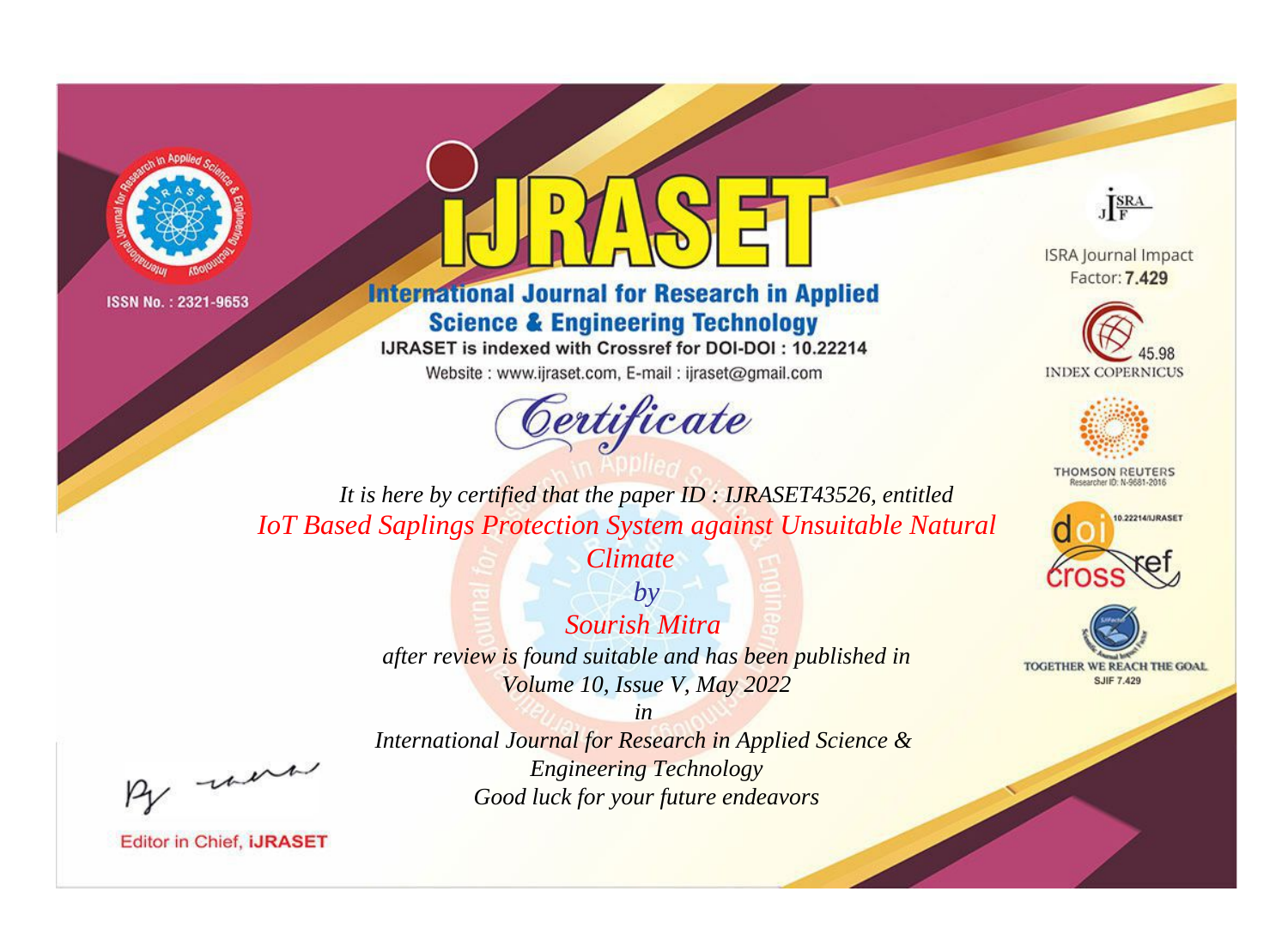



**International Journal for Research in Applied Science & Engineering Technology** 

IJRASET is indexed with Crossref for DOI-DOI: 10.22214

Website: www.ijraset.com, E-mail: ijraset@gmail.com



JERA

**ISRA Journal Impact** Factor: 7.429





**THOMSON REUTERS** 



TOGETHER WE REACH THE GOAL **SJIF 7.429** 

It is here by certified that the paper ID: IJRASET43526, entitled **IoT Based Saplings Protection System against Unsuitable Natural** 

**Climate** 

 $b\nu$ Pallabi Das after review is found suitable and has been published in Volume 10, Issue V, May 2022

were

International Journal for Research in Applied Science & **Engineering Technology** Good luck for your future endeavors

 $in$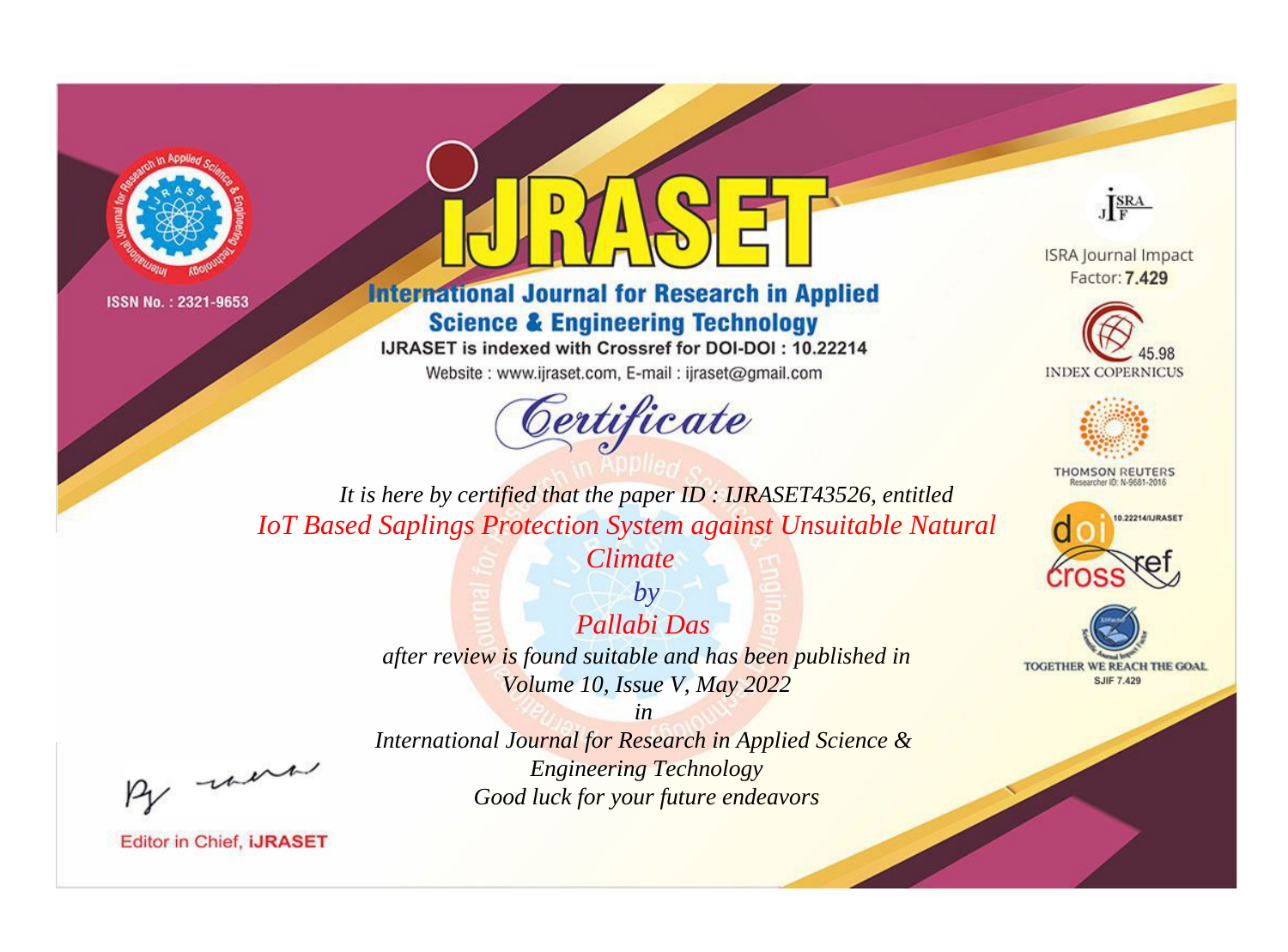



**International Journal for Research in Applied Science & Engineering Technology** 

IJRASET is indexed with Crossref for DOI-DOI: 10.22214

Website: www.ijraset.com, E-mail: ijraset@gmail.com





**ISRA Journal Impact** Factor: 7.429





**THOMSON REUTERS** 



TOGETHER WE REACH THE GOAL **SJIF 7.429** 

*It is here by certified that the paper ID : IJRASET43526, entitled IoT Based Saplings Protection System against Unsuitable Natural* 

*Climate*

*by Nilimesh Chakraborty after review is found suitable and has been published in Volume 10, Issue V, May 2022*

, un

*International Journal for Research in Applied Science & Engineering Technology Good luck for your future endeavors*

*in*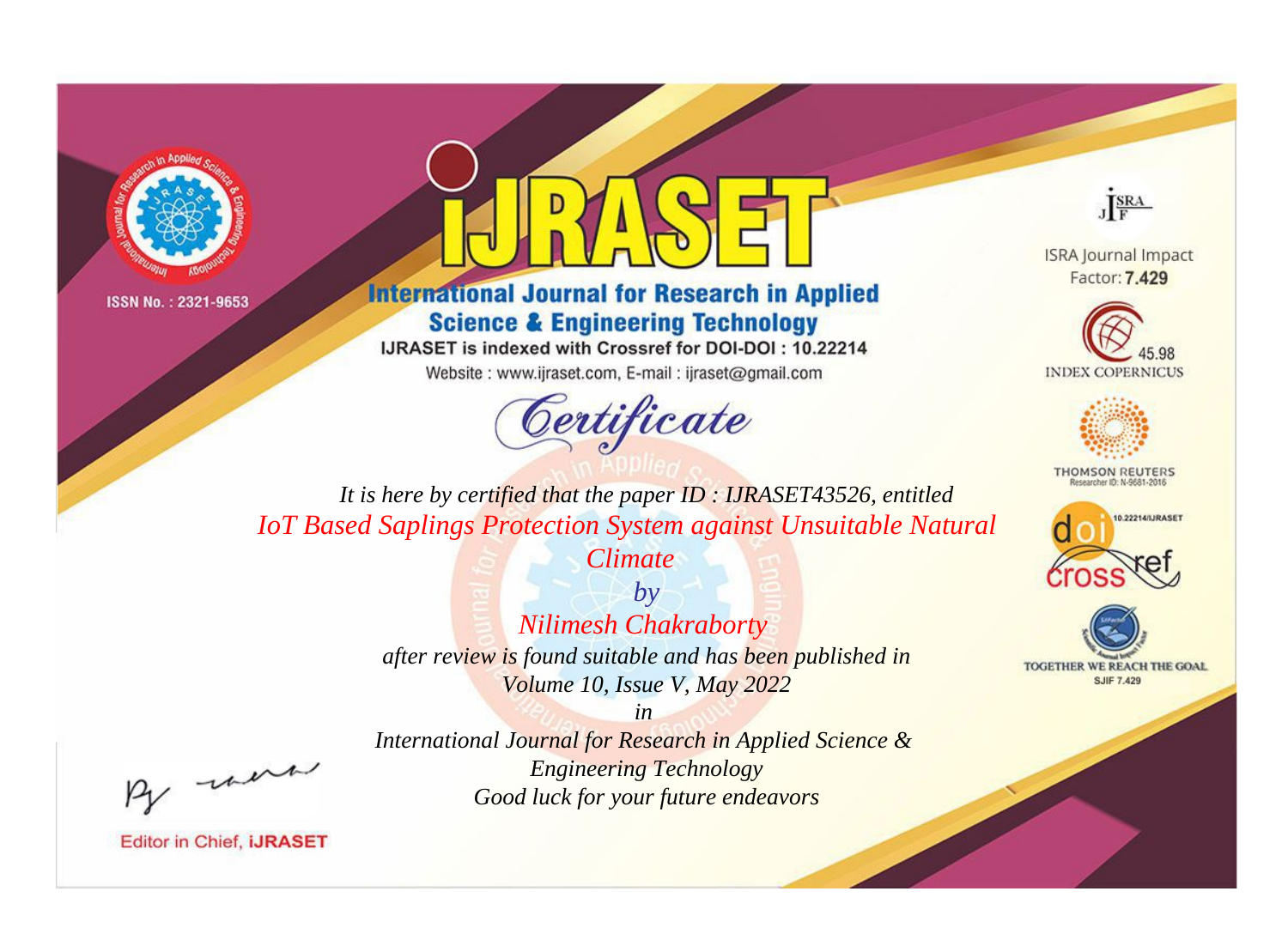



**International Journal for Research in Applied Science & Engineering Technology** 

IJRASET is indexed with Crossref for DOI-DOI: 10.22214

Website: www.ijraset.com, E-mail: ijraset@gmail.com





**ISRA Journal Impact** Factor: 7.429





**THOMSON REUTERS** 



TOGETHER WE REACH THE GOAL **SJIF 7.429** 

*It is here by certified that the paper ID : IJRASET43526, entitled IoT Based Saplings Protection System against Unsuitable Natural* 

*Climate*

*by Sounak Majumdar after review is found suitable and has been published in Volume 10, Issue V, May 2022*

, un

*International Journal for Research in Applied Science & Engineering Technology Good luck for your future endeavors*

*in*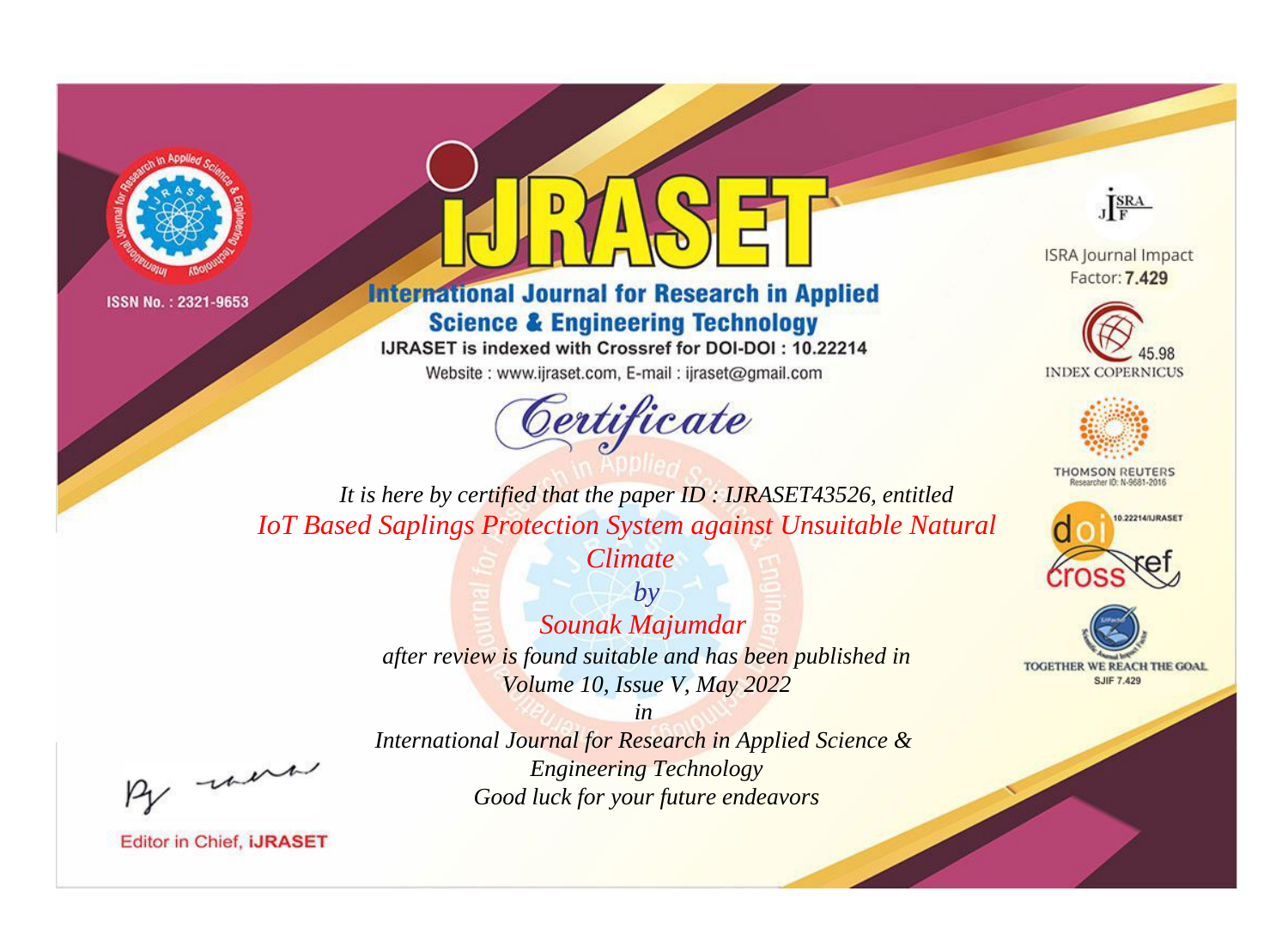



**International Journal for Research in Applied Science & Engineering Technology** 

IJRASET is indexed with Crossref for DOI-DOI: 10.22214

Website: www.ijraset.com, E-mail: ijraset@gmail.com





**ISRA Journal Impact** Factor: 7.429





**THOMSON REUTERS** 



TOGETHER WE REACH THE GOAL **SJIF 7.429** 

*It is here by certified that the paper ID : IJRASET43526, entitled IoT Based Saplings Protection System against Unsuitable Natural* 

*Climate*

*by Tiyasa Barman after review is found suitable and has been published in Volume 10, Issue V, May 2022*

, un

*International Journal for Research in Applied Science & Engineering Technology Good luck for your future endeavors*

*in*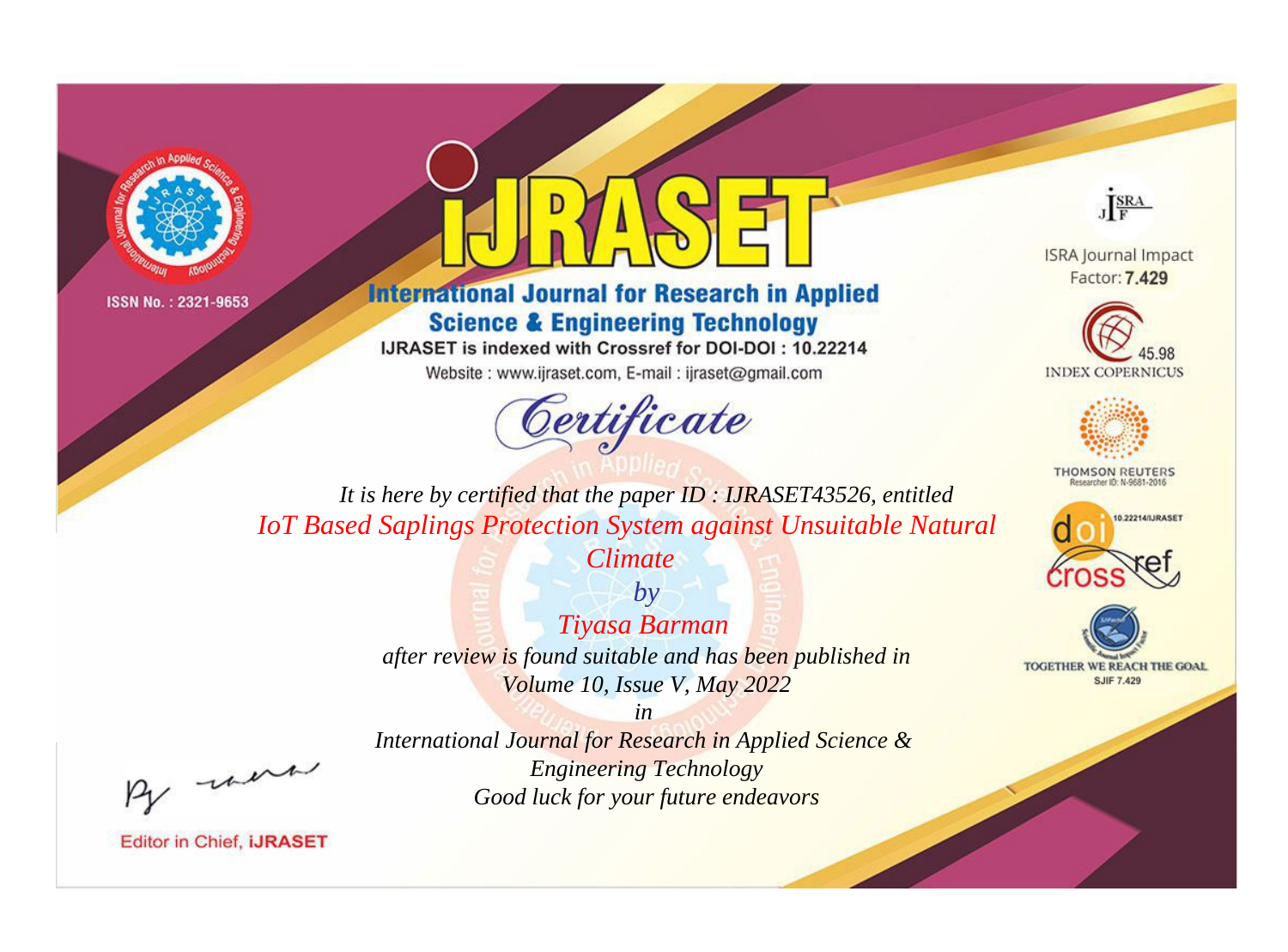



**International Journal for Research in Applied Science & Engineering Technology** 

IJRASET is indexed with Crossref for DOI-DOI: 10.22214

Website: www.ijraset.com, E-mail: ijraset@gmail.com



JERA

**ISRA Journal Impact** Factor: 7.429





**THOMSON REUTERS** 



TOGETHER WE REACH THE GOAL **SJIF 7.429** 

It is here by certified that the paper ID: IJRASET43526, entitled **IoT Based Saplings Protection System against Unsuitable Natural** 

**Climate** 

 $b\nu$ Poulomi Das after review is found suitable and has been published in Volume 10, Issue V, May 2022

were

International Journal for Research in Applied Science & **Engineering Technology** Good luck for your future endeavors

 $in$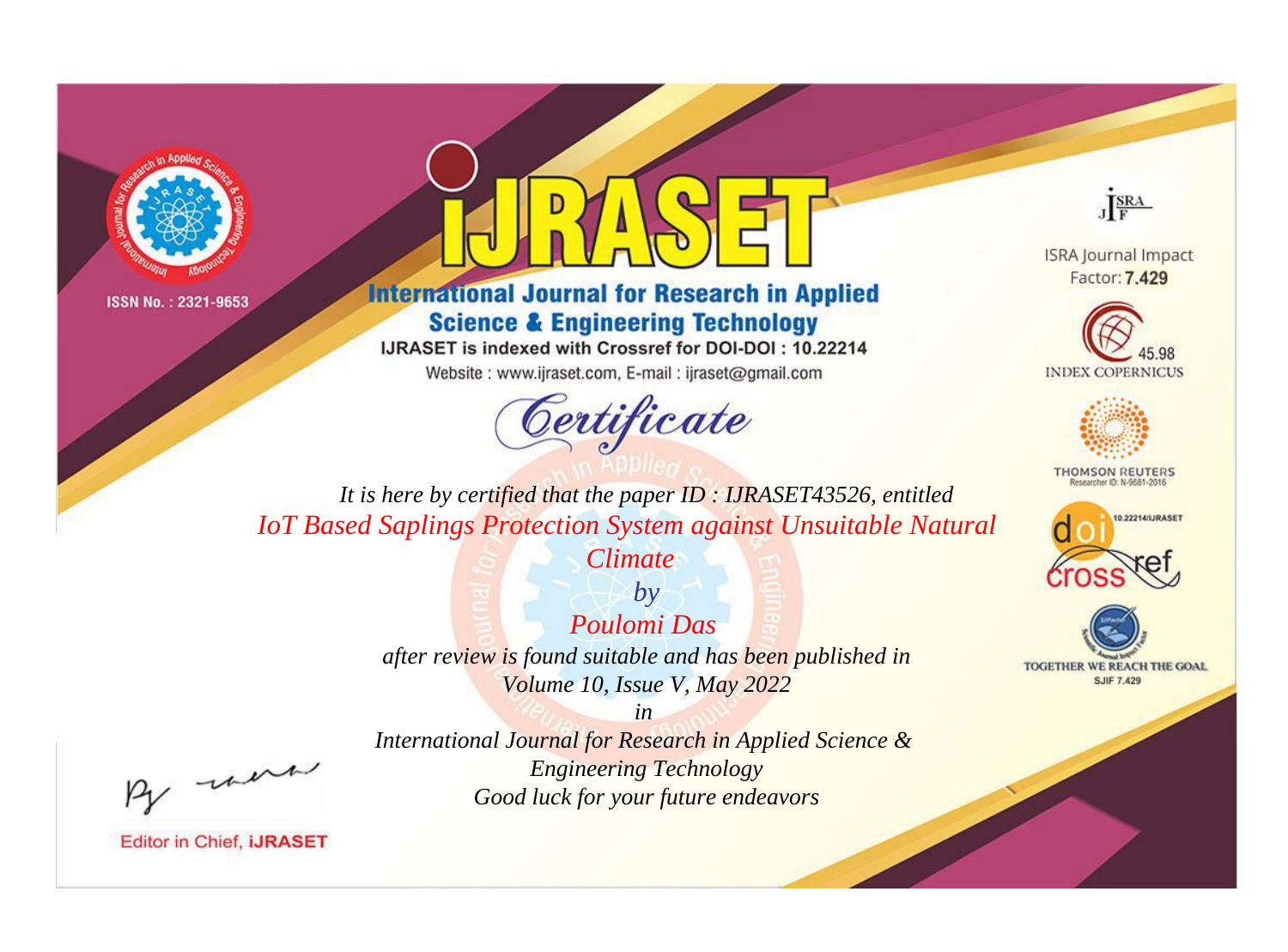



**International Journal for Research in Applied Science & Engineering Technology** 

IJRASET is indexed with Crossref for DOI-DOI: 10.22214

Website: www.ijraset.com, E-mail: ijraset@gmail.com



JERA

**ISRA Journal Impact** Factor: 7.429





**THOMSON REUTERS** 



TOGETHER WE REACH THE GOAL **SJIF 7.429** 

It is here by certified that the paper ID: IJRASET43526, entitled **IoT Based Saplings Protection System against Unsuitable Natural** 

**Climate** 

 $b\nu$ Riya Pahan after review is found suitable and has been published in Volume 10, Issue V, May 2022

were

International Journal for Research in Applied Science & **Engineering Technology** Good luck for your future endeavors

 $in$